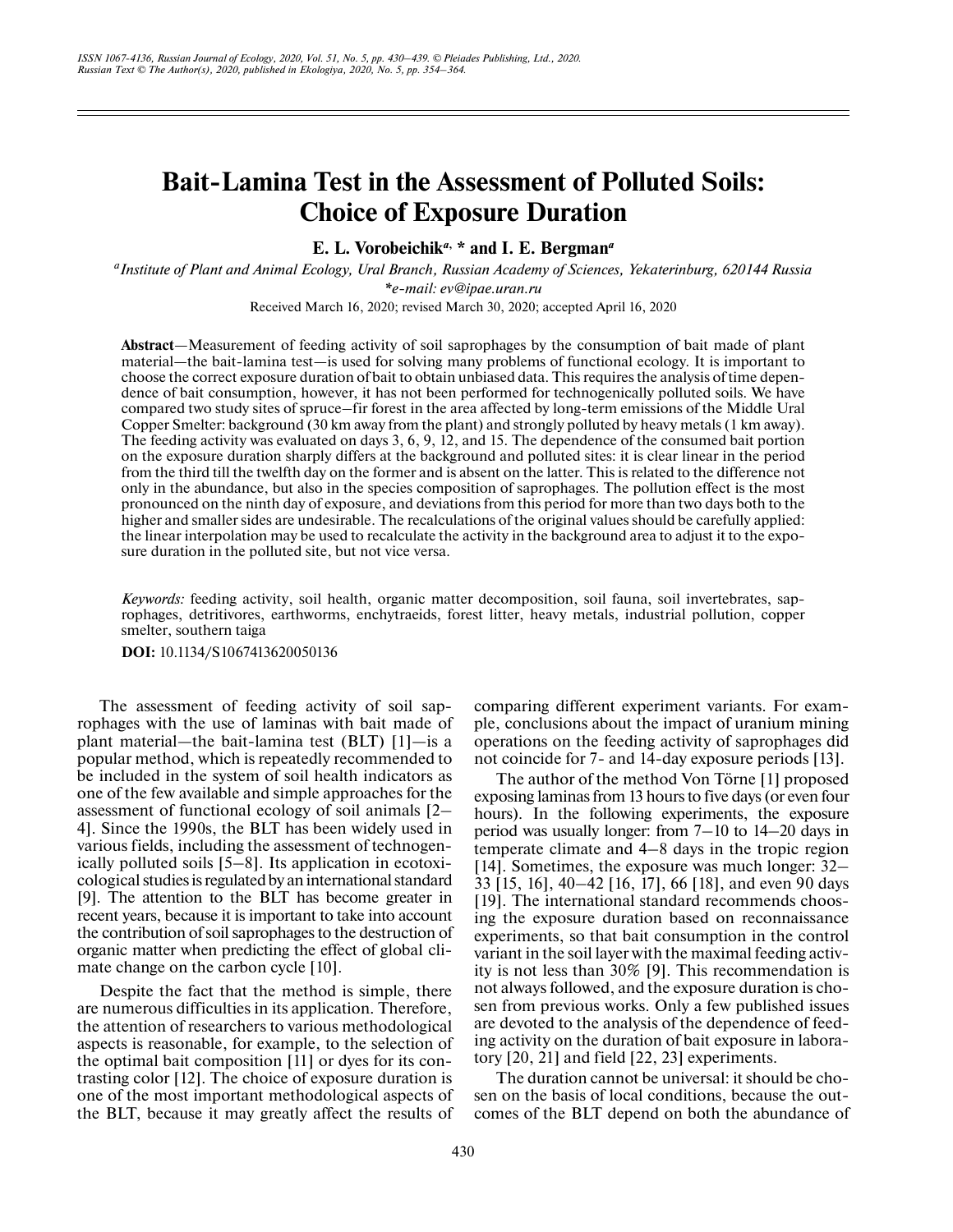saprophages and on many environmental factors, soil humidity and temperature in particular [10, 20, 22]. The comparison of habitats, contrasting with respect to the abundance of saprophages or to the external conditions, is the most difficult task. The problem of this kind arises during the assessment of technogenically polluted soils, when it is necessary to compare sites with high and very low abundance of saprophages and with different composition of bait consumers. As far as we know, the choise of exposure duration has not been studied for these particular conditions.

The initial amount of bait for the BLT is fixed. Hence, the relative rate of its consumption is estimated, and incorrect exposure duration may result in overestimation or underestimation of data. If such biases are different for various sites or variants of the experiment, there is a high risk that mistaken conclusions will be made by their comparison. If the saprophage activity is high, too long exposure will result in rate underestimation. For example, if the bait is completely consumed in the middle of the exposure period, empty laminas will be exposed during the second half of the period. Hence, the rate will be reduced twice, because the amount of consumed bait is determined relatively to the duration of the entire period. If the exposure period is too short, the difference between the compared sites may not be detected due to insufficient time for its manifestation, because bait consumption is a stochastic process. Thus, an optimal exposure period should be chosen.

The kind of time dependence of bait consumption is also an important problem. If this relationship is linear, the values of feeding activity determined on different days may be standardized by reducing them to the same unit. Otherwise, such conversions are incorrect and may also result in mistaken conclusions.

The aim of this work was to analyze the dependence of the bait consumption rate by soil saprophages on the duration of its exposure in the background and strongly polluted areas. We tested the hypothesis of the linear relationship, at least within a particular time period, both at background and polluted sites. We assume that the pollution affects only the line slope. In addition, we attempted to reveal the optimal time period for the BLT, at which the differences between the background and polluted areas are the most pronounced.

# MATERIALS AND METHODS

*The Study Area.* This work was performed in the southern taiga, in the area affected by long-term atmospheric emissions of the Middle Ural Copper Smelter, at two study sites of spruce–fir forest: background and polluted (30 and 1 km, respectively, to the west of the emission source).

Long-term (since 1940) atmospheric emissions of heavy metals (Cu, Pb, Cd, Zn, Fe, etc.) and metal-

loids (As) near the plant resulted in a manifold (by one or two orders of magnitude) excess of their background content in the topsoil (Table 1). The combination of this factor with acidification of naturally slightly acidic soils due to emissions of sulfur and nitrogen oxides exerted dramatic effects on terrestrial ecosystems, which were described many times [24– 30]. The background site is characterized by relatively undisturbed forest ecosystems, while the polluted area represents extreme variants of their technogenic digression. The parameters of soil, vegetation, and soil fauna important for the interpretation of the outcomes are given in Table 1.

Although the emissions have almost ceased since 2010 due to the plant reconstruction, neither a reduction in the content of metals in soil, nor revegetation occurred near the plant [24, 26]. The normalization of soil acidity [26] in recent years favored the recovery of soil invertebrate communities, and earthworms [30, 31], and, related to them, the common mole [32], advanced closer to the plant. However, they are not yet present in the polluted area studied in this work.

*Data Collection.* We used standard bait laminas: strips of hard plastic 12 cm long with 16 perforated holes 1.5 mm in diameter located every 5 mm, which were preliminary filled with a bait composed of wet paste made of a mixture of nettle leaf powder and microcrystalline cellulose (at the ratio of 3 : 7). The laminas filled with bait were dried at room temperature for two days.

The feeding activity was measured in the first half of the growing season of 2019 with the start on May 29 and the end on June 13. According to the data of the nearest weather station (the city of Revda), the mean day air temperature during this period (May–June) was 13.4°C, and the precipitation amount was 91 mm, which is close to the climate norm (of the last 60-year period): 12.9°C and 119 mm, respectively.

Four microplots  $25 \times 25$  cm were laid at each site. The location of microplots was chosen randomly, and the distance between them within the site was 15–25 m. We set 25 laminas on each microplot in the nodes of a regular grid with a step of 5 cm (200 plates in total).

At the installation point, the forest litter and humus horizon were incised by a sharp knife. The laminas were set strictly vertically, and the upper hole corresponded to a depth of 0.5 cm from the forest litter surface. The laminas were removed from the soil (and were not placed there again) on the third, sixth, ninth, 12th, and 15th days. Five laminas were randomly taken from each microplot on a particular day (a random number generator implemented in Microsoft Excel was used). The laminas were then examined at a laboratory, where the perforation rate of each hole (i.e., the consumption of bait by saprophages) was visually assessed by the five-point scale: 0—not eaten; 0.25 about 25%; 0.5—50%; 0.75—75%; and 1—100% of the area eaten. Contrary to the traditional two-point scale,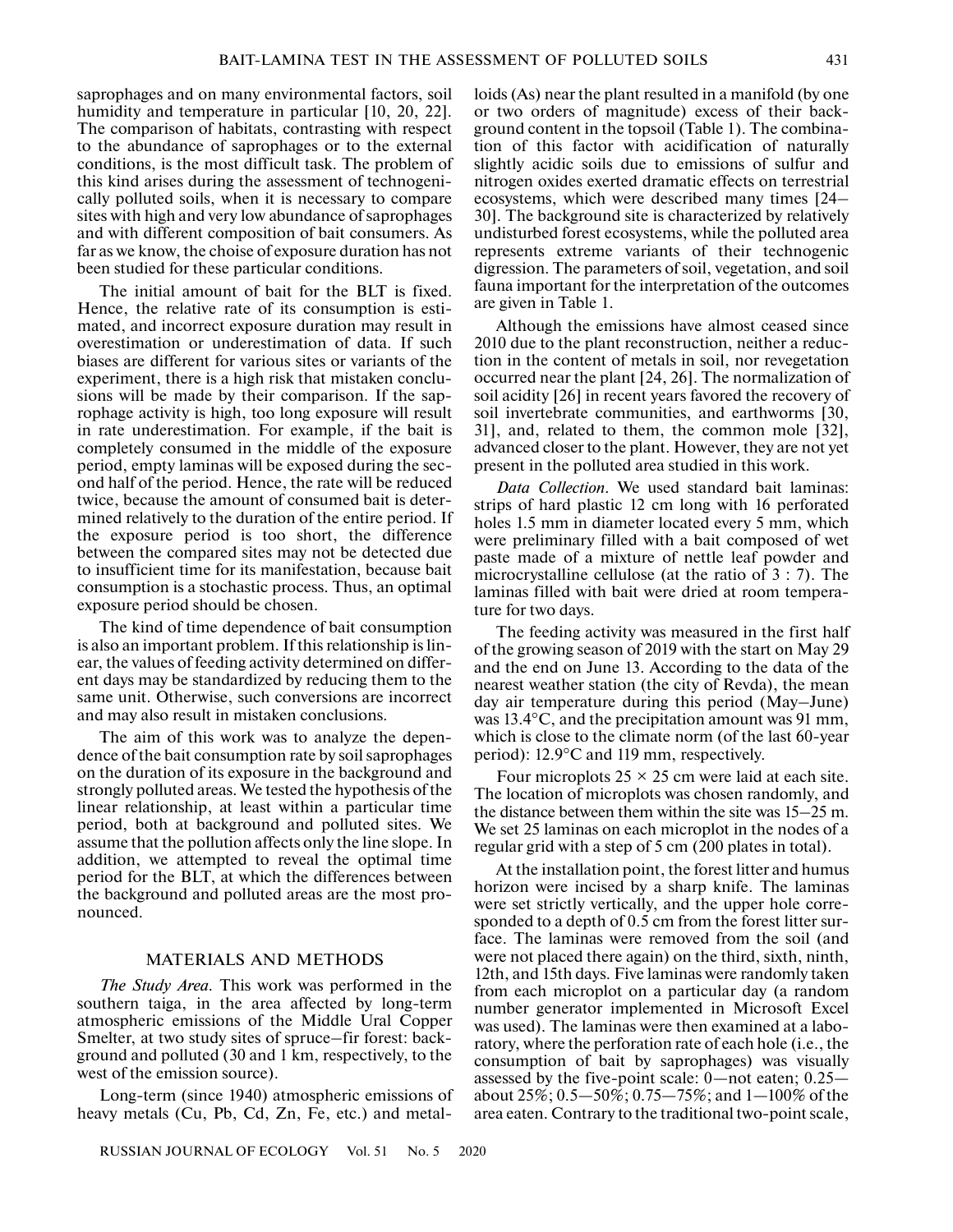| Parameter                                             | Study site                                                                                                                                                                                                                  |                                                                                                                                                                           |                    |  |
|-------------------------------------------------------|-----------------------------------------------------------------------------------------------------------------------------------------------------------------------------------------------------------------------------|---------------------------------------------------------------------------------------------------------------------------------------------------------------------------|--------------------|--|
|                                                       | background                                                                                                                                                                                                                  | polluted                                                                                                                                                                  | Reference          |  |
| Location and landscape<br>description                 | N 56°47'51", E 59°25'03", 455 m above<br>sea level, 30 km from the plant. Spruce-<br>fir forest on the watershed of the<br>Bol'shaya Talitsa and Belyi Atig rivers                                                          | N 56°50'37", E 59°52'44", 370 m above<br>sea level, 1 km from the plant. Spruce-<br>fir forest on the lower part of the eastern<br>slope of the Shaitanskii Ridge         | $[27]$             |  |
| Stand description                                     | Composition: Abies sibirica (50%),<br>Picea obovata (20%), Populus tremula<br>$(20\%)$ , and <i>Betula</i> spp. $(10\%)$ . The age<br>is 100 years. The stock is 413 $\text{m}^3/\text{ha}$                                 | Composition: Picea obovata (50%),<br>Abies sibirica (30%), Betula spp.<br>$(10\%)$ , and <i>Salix</i> spp. $(10\%)$ . The age<br>is 77 years. The stock is 113 $m^3/ha$ . | $[29]$             |  |
| Herb-dwarf-shrub layer<br>description                 | 60.8 species per SS, dominants:<br>6.8 species per SS, Agrostis capillaries<br>Oxalis acetosella, Dryopteris spp., Cal-<br>is the absolute dominant.<br>amagrostis arundinacea, Aegopodium<br>podagraria, and Ajuga reptans |                                                                                                                                                                           | [24, 27]           |  |
| Soil type                                             | Albic Retisol (Cutanic)                                                                                                                                                                                                     | Stagnic Retisol (Cutanic, Toxic)                                                                                                                                          | $[26]$             |  |
| Prevailing humus form                                 | Dysmull                                                                                                                                                                                                                     | Eumor                                                                                                                                                                     | $[25]$             |  |
| Forest litter thickness, cm                           | 1.5                                                                                                                                                                                                                         | 5.0                                                                                                                                                                       | $[25]$             |  |
| Concentration in forest lit-<br>$ter^*$ , $\mu g/g$ : |                                                                                                                                                                                                                             |                                                                                                                                                                           |                    |  |
| Cu                                                    | 37.3                                                                                                                                                                                                                        | 3484.3                                                                                                                                                                    | $\lceil 25 \rceil$ |  |
| Pb                                                    | 67.3                                                                                                                                                                                                                        | 2462.5                                                                                                                                                                    | $[25]$             |  |
| Cd                                                    | 2.4                                                                                                                                                                                                                         | 16.6                                                                                                                                                                      | $[25]$             |  |
| pH (water) in forest litter                           | 5.9                                                                                                                                                                                                                         | 4.9                                                                                                                                                                       | $[25]$             |  |
| Abundance, ind./ $m^2$ :                              |                                                                                                                                                                                                                             |                                                                                                                                                                           |                    |  |
| earthworms                                            | 377.5                                                                                                                                                                                                                       | $0***$                                                                                                                                                                    | $[30]$             |  |
| enchytraeids                                          | 1005.3                                                                                                                                                                                                                      | 4.1                                                                                                                                                                       | $[30]$             |  |
| Diplopoda                                             | 11.3                                                                                                                                                                                                                        | 3.4                                                                                                                                                                       | $[30]$             |  |
| Gastropoda                                            | 337.4                                                                                                                                                                                                                       | 0.4                                                                                                                                                                       | $[30]$             |  |
| wireworms                                             | 58.3                                                                                                                                                                                                                        | 71.7                                                                                                                                                                      | $[30]$             |  |
| Nematocera larvae                                     | 103.8                                                                                                                                                                                                                       | 34.2                                                                                                                                                                      | $[30]$             |  |
| collembolans                                          | 35333                                                                                                                                                                                                                       | 12376                                                                                                                                                                     | $[34]$             |  |

# **Table 1.** Characteristics of study sites

SS is study site, \* acid-soluble forms, \*\* abundance at a distance of 1 km from the plant, where the BLT was performed (in the cited work, abundance at a distance of 1–2 km is given).

this scale enabled us to interpret the mean values not as a conditional index of the feeding activity of saprophages, but as the rate of bait consumption by them.

*Data Analysis.* The feeding activity was analyzed both for the entire lamina (i.e., 16 holes 8.0 cm deep) and individually for four successive layers (i.e., four holes in each 2-cm-thick layer). We evaluated the differences between the sites, layers, and exposure periods by the three-way ANOVA, between exposure periods and microplots within each study site by the two two-way ANOVA, and between particular exposure periods by several one-way ANOVA. When it was necessary, we used the White correction for heteroskedasticity, and also applied the angular transformation of the amount of consumed bait. The index of relationship between the feeding activity and exposure period was approximated by the linear regression. The index of effect size relative to the background was calculated as log Response Ratio; the effects, for which the 95% confidence interval did not include zero, were considered significant. The microplot, i.e., the mean value for five laminas, was the sampling unit in all cases. Since the distance between the laminas within the microplot is considerably (300–500 times) smaller than the distance between the microplots within site, the microplots were correctly considered independent replications. Statistical analysis was performed in the R 3.6.3 computing environment.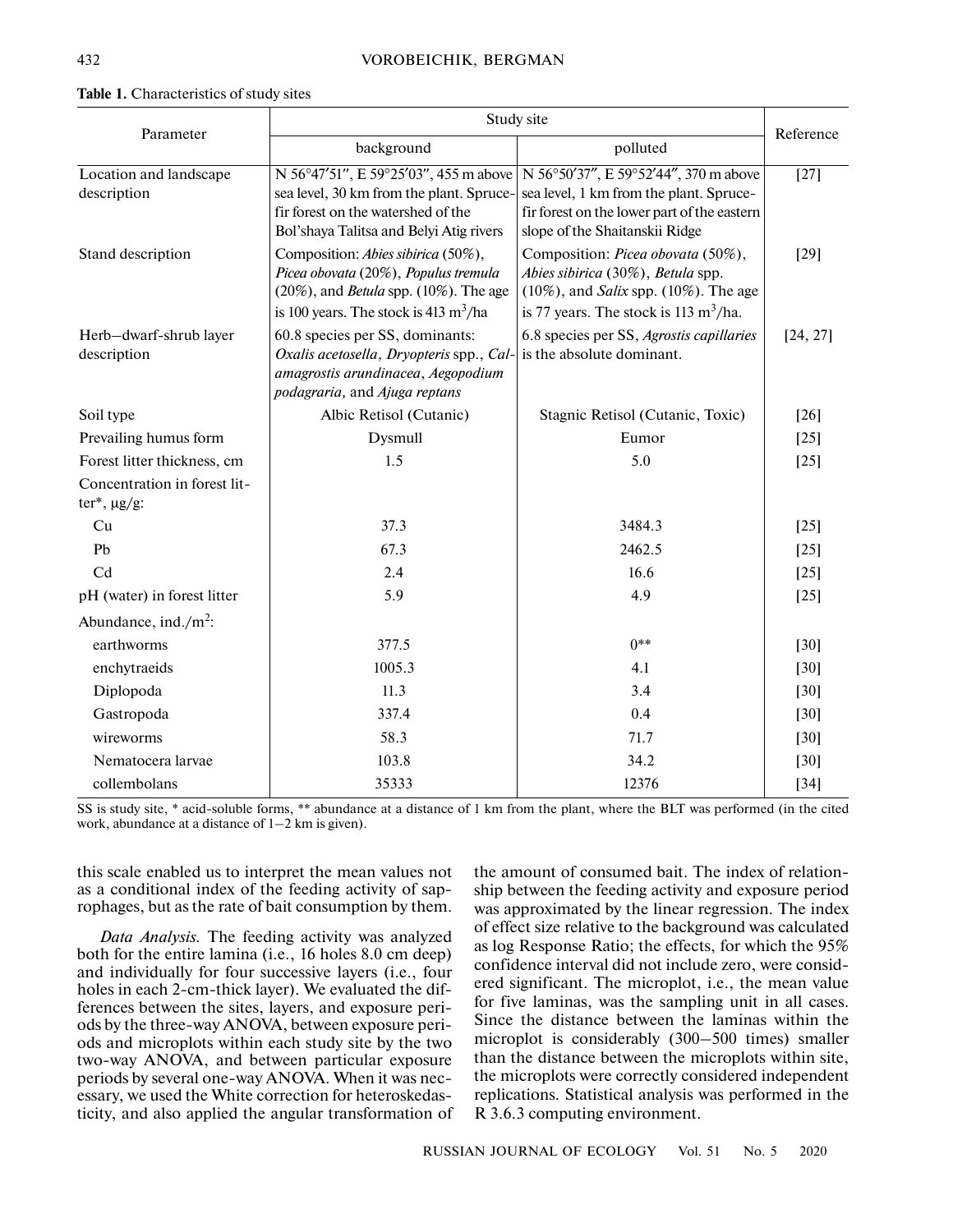| Layer     | Study site and source of variation |                          |                          |                          |                                  |                          |  |
|-----------|------------------------------------|--------------------------|--------------------------|--------------------------|----------------------------------|--------------------------|--|
|           | background                         |                          |                          | polluted                 |                                  |                          |  |
|           | Time $(T)$ ,                       | Microplot $(P)$ ,        | $T \times P$             | Time $(T)$ ,             | Microplot $(P)$ ,                | $T \times P$             |  |
|           | $df_{\text{factor}} = 1$           | $df_{\text{factor}} = 3$ | $df_{\text{factor}} = 3$ | $df_{\text{factor}} = 1$ | $df_{\text{factor}} = 3$         | $df_{\text{factor}} = 3$ |  |
| $I-IV$    | $37.9 \,(< 0.001)$                 | 2.6(0.100)               | 0.4(0.764)               | 3.6(0.084)               | $22.5 \left( \leq 0.001 \right)$ | 1.1(0.391)               |  |
| L         | $28.5 \left( \leq 0.001 \right)$   | 1.1(0.379)               | 0.2(0.901)               | 2.9(0.116)               | 7.4(0.004)                       | 0.9(0.448)               |  |
| $\rm{II}$ | $31.8 \ (20.001)$                  | 1.7(0.226)               | 1.1(0.370)               | 3.0(0.110)               | $9.9 \left( \leq 0.001 \right)$  | 0.5(0.690)               |  |
| Ш         | $20.1 (\leq 0.001)$                | 3.6(0.047)               | 1.0(0.439)               | 0.1(0.716)               | $20.6 \, (\leq 0.001)$           | 0.1(0.983)               |  |
| IV        | $18.0 \ (20.001)$                  | 5.9(0.011)               | 2.4(0.117)               | 4.0(0.070)               | $11.5 \; (<0.001)$               | 1.1(0.406)               |  |

**Table 2.** Outcomes of the two-way ANOVA for differences between the exposure periods and microplots at the background and polluted sites

The Fischer F-test is used, the *p*-values are given in parentheses;  $df_{factor}$  is the number of degrees of freedom of the factor;  $df_{error} = 12$ .<br>The angular transformation is used for the percentage of consumed bait. Layers: I litter), II—5–8 (2.5–4.0 cm), III—9–12 (4.5–6.0 cm), IV—13–16 (6.5–8.0 cm), and I–IV—1–16 (0.5–8.0 cm, i.e. the entire lamina).

# RESULTS

The feeding activity at the polluted site was on the average significantly lower for all layers as compared to the background (three-way ANOVA:  $F_{1;120} = 223.7$ ,  $p \ll 0.001$ ). However, the differences between the sites were not the same for different layers, similarly to the differences between sites with different exposure periods: the interactions of the factors site  $\times$  layer and the site  $\times$  exposure duration were significant ( $F_{3;120}$  = 33.6,  $p \le 0.001$  and  $F_{4:120} = 8.8$ ,  $p \le 0.001$ , respectively). These results are well visualized by confidence intervals of the effect sizes: the polluted site significantly differed from the background for all the exposure period in layer I, for nine-, 12-, and 15-day periods in layer II, and only for nine- and 12-day periods in layer III. For layer IV, the differences between the study sites were insignificant at all the exposure periods (Fig. 1).

For all the layers, the change of the effect size with time was nonlinear: it increased first and then decreased. The maximal differences between the sites were recorded for the nine-day exposure period independently of the layer: at this duration, the activity at the background site was higher than at the polluted site: 21 times for the entire lamina, 81 times for layer I, 14 times for layer II, 13 times for layer III, and five times for layer IV.

The portion of consumed bait clearly increased with time at the background site, while in the polluted area, the dependence was absent (Fig. 1). The effect of the exposure period was statistically significant for all the layers in the first case and insignificant in the second case (Table 2).

The dependence of feeding activity on the exposure duration at the background site may be satisfactorily approximated by the linear regression: for the entire lamina, the adjusted  $R^2$  is equal to 0.63, and the slope is  $3\%/day, p \leq 0.01$ . Although five points with particular exposure period are insufficient for precise analysis of the dependence, it is obvious that it reaches the plateau at the last exposure stages: the feeding activity for 12- and 15-day periods did not significantly differ (one-way ANOVA) for the entire lamina and for particular layers ( $p = 0.318 - 0.992$ ).

Contrary to the differences between the exposure periods, the effect of spatial heterogeneity was statistically significant at the polluted site and only in the two lower layers of the background area (Table 2). The interactions of the factors exposure period  $\times$  microplot were insignificant in all cases, i.e., the portion of consumed bait equally depended (at the background site) or did not depend (on the polluted one) on the exposure duration on all microplots.

The variation coefficient, which reflects the spatial inhomogeneity at a distance of dozens of meters, was significantly (2–8 times) higher at the polluted site as compared to the background (Fig. 2). It decreased with time at the background site and was constant in the polluted area.

The feeding activity decreased sharply with the depth at the background site for all exposure periods. For example, for the 9-day period, the activity in deeper layers was lower as compared to layer I: 1.7 times in layer II, 6.1 times in layer III, and 8.4 times in layer IV. The slope of the linear regression approximating the time dependence also regularly decreased with the depth: it was 4.4%/day in layer I (*p* < 0.01), 3.8%/day in layer II  $(p \le 0.01)$ , 2.2%/day in layer III ( $p \le 0.01$ ), and 1.4%/day in layer IV ( $p = 0.027$ ). The goodness of fit of the linear approximation decreased in the same direction: the adjusted  $R^2$  was 0.65 in layer I, 0.58 in layer II, 0.37 in layer III, and 0.20 in layer IV. At the polluted site, the vertical stratification of the feeding activity was not pronounced; the values were similar in all the layers.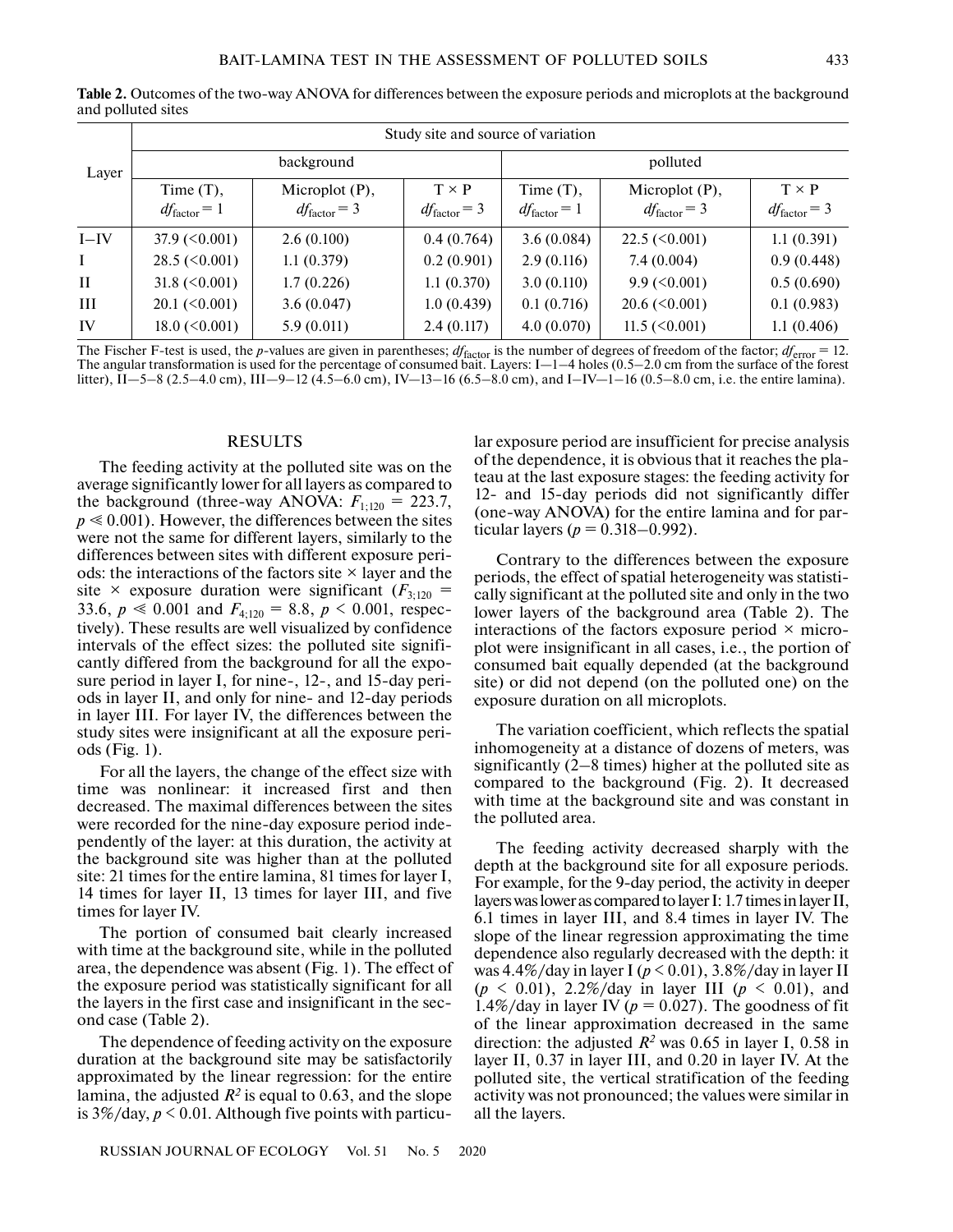

Fig. 1. Feeding activity of soil saprophages (the portion of consumed bait, % of the initial values, is on the left) and the effect size index (the log responce ratio is on the right), depending on the exposure duration of the bait. Study sites: *1*—background and *2* polluted; layers: I—upper four holes (0.5–2.0 cm from the surface of forest litter), II—5–8 holes (2.5–4.0 cm), III—9–12 holes  $(4.5-6.0 \text{ cm})$ , IV—13–16  $(6.5-8.0 \text{ cm})$ , and I–IV—1–16 holes  $(0.5-8.0 \text{ cm})$ , i.e. the entire lamina). Error bars: the standard error for the feeding activity and 95% confidence interval for the effect size. Microplot is the sampling unit (*n* = 4).

RUSSIAN JOURNAL OF ECOLOGY Vol. 51 No. 5 2020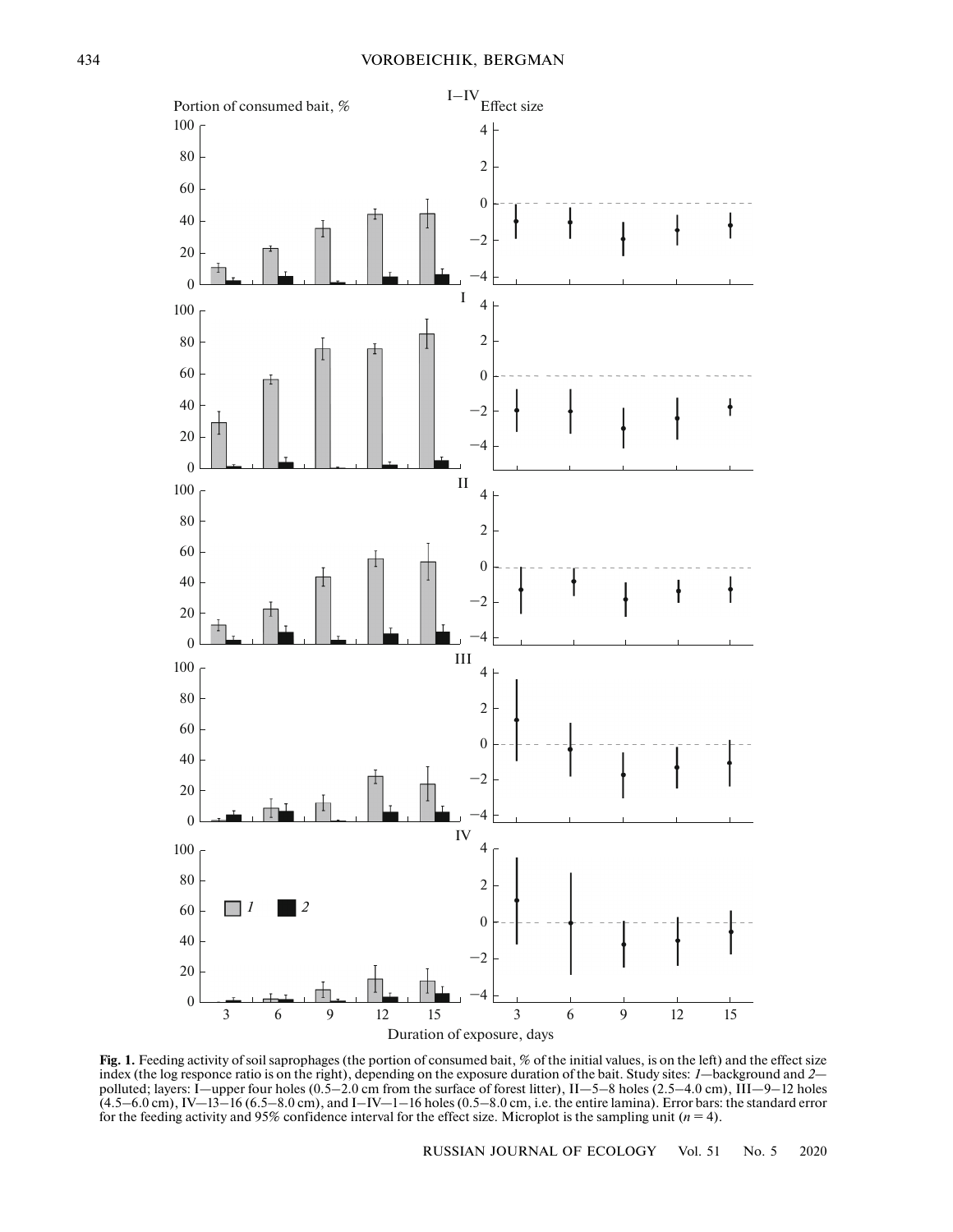

**Fig. 2.** Variation coefficient (%) of the feeding activity for the entire bait lamina at different exposure periods. Study sites: *1* background and 2—polluted. Microplot is the sampling unit  $(n = 4)$ .

# DISCUSSION

The main result of our work consists in the conclusion that the dynamics of bait consumption is radically different at the background and polluted sites. In the former case, the feeding activity is linearly related to the duration of the exposure in the range from 3 to 12 days, and in the latter case, the correlation is absent. This is obviously related to changes not only in the abundance, but also in the species composition of saprophages under the effect of pollution.

*The Composition of Bait Consumers.* Earthworms and enchytraeids are considered the main bait consumers in ecosystems of the temperate climate, while microarthropods (collembolans and oribatids) play a smaller role [11, 20, 33]. In addition, there are experimental data that baits are also consumed by woodlice [1]. Although other saprophages have not been specially tested, the potential consumers may be represented by diplopods, gastropods, larvae of some families of Coleoptera (Elateridae and others), and Nematoceran flies (Diptera, Nematocera: Tipulidae, Limoniidae, Bibionidae, Sciaridae, Сhironomidae, Cecidomyiidae, etc.).

There are no woodlice in dark coniferous forests of the studied area. The opinions, concerning microarthropods, are contradictory: the correlation between the abundance of collembolans and the amount of bait consumed during the 15–25-day exposure period [11] was direct at a high number of animals (108000–  $375000$  ind./ $m<sup>2</sup>$ ) in mesocosms, but was absent even on the 60th day at their low number  $(1400 - 12700$  ind./m<sup>2</sup>) [21]. In another laboratory experiment with the exposure period of 14 days, the bait remained completely uneaten even at a higher number of collembolans (34–

49 thousand ind./m<sup>2</sup>) [20]. The correlation between the outcomes of the BLT and the abundance of collembolans or oribatids was not revealed at field experiments [33]. According to data by N.A. Kuznetsova [34], the abundance of collembolans in polluted areas in the region of our research is 12000 ind./m<sup>2</sup>. A significant participation of this low-number group in bait consumption in the polluted area during 3–15-day exposure is hardly probable.

Soil pollution by metals in the area affected by emissions from the copper smelter exerts an adverse impact on all groups of saprophages, especially earthworms (Table 1). They dominate among soil macroinvertebrates at the background site, but disappear near the plant [30, 35]. The abundance of other potential bait consumers (Enchytraeidae, Diplopoda, and Gastropoda) at the polluted site is strongly reduced, but they have not completely disappeared. Enchytraeids occupy an intermediate position between macro- and mesofauna, and our conclusion concerns only large representatives (of size more than 2 mm), which are taken into account during hand sorting. We do not have data on the wet funnel method of enchytraeids from mesofauna in the research area. Their number may be tens of thousands of organisms per  $1 \text{ m}^2$  [36]. However on the basis of data in areas near other copper smelters, where the number of enchytraeids was estimated by the wet funnel method [36, 37], we can expect that the abundance of representatives of this size in the polluted area is significantly reduced. On the other hand, the spatial distribution of enchytraeids may be very uneven, especially in a polluted environment [37], so there may be local rise in their density near the laminas.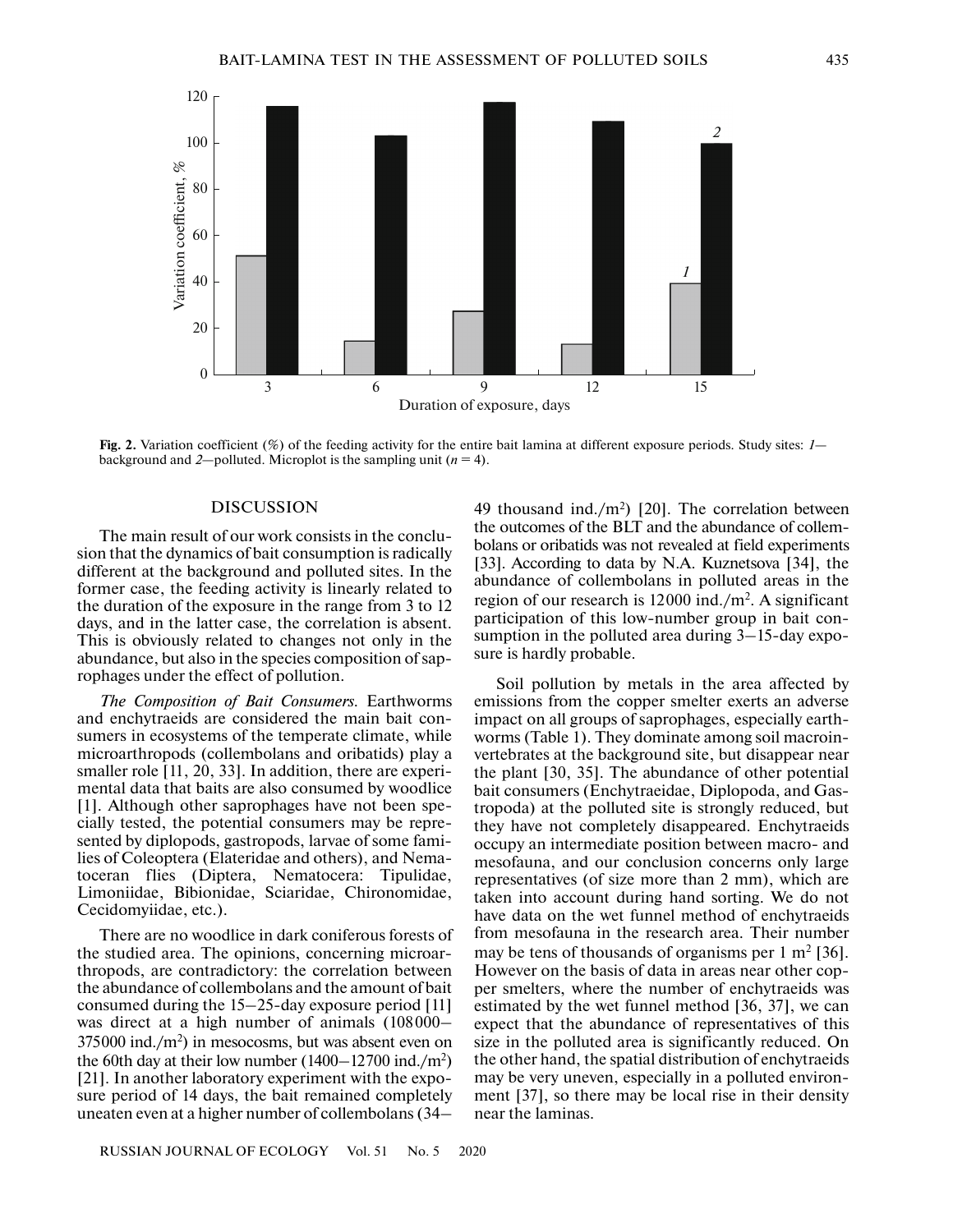Larvae of Click beetles and Nematoceran flies (with the exception of Tipulidae and Limoniidae) are the only groups among large saprophages, whose abundance is not considerably reduced or even increases near the plant [30, 35]. Special attention should be paid to the possible role of larvae of Click beetles (wireworms) in bait consumption. On the one hand, the specific structure of their oral apparatus does not enable us to consider this group to be consumers of bait *sensu stricto:* due to oral filters, they feed only on liquid, which larvae squeeze out of roots and other substrates with powerful cutting mandibles [38]. On the other hand, according to our observations, when the soil is sufficiently moistened, the bait in the holes of the laminas is very soft (mushy), so it can be mechanically damaged or even pressed out of the holes, when wireworms try to squeeze liquid from it. In addition, wireworms are characterized by active foraging and intensive migration in soil, when the main role is played by their head capsule [38]. According to modern concepts, most Click beetles are polyphages (detritivores in particular) at the larval stage [39], though some species were previously assigned exclusively to phytophages and some of them to zoophages. The dominant species in the research area (*Athous subfuscus* and *Dalopius marginatus*) [35] are also assigned to polyphages [39].

Thus, based on documented changes in the structure of communities of soil macroinvertebrates under the effect of pollution, it may be assumed that different groups of saprophages consume bait at different sites: earthworms and enchytraeids at the background site and larvae of Nematoceran flies, wireworms, and possibly small enchytraeids at the polluted site. The participation of large enchytraeids, diplopods, and gastropods in the polluted area cannot be completely excluded, but it is of low probability, because their abundance is very small.

*Vertical Stratification.* Differences in the vertical distribution of feeding activity at the background and polluted sites correspond to vertical stratification of invertebrates. The background area is absolutely dominated (90% in number) by epigeic worm species (mainly *Perelia diplotetratheca*), while endogeic species (*Aporrectodea rosea* and *Perelia tuberosa*) are less abundant [35]. This determines a significantly higher feeding activity in the forest litter and top layers of the humus horizon as compared to deeper ones. In the polluted area, most invertebrates inhabit exclusively the forest litter [40], which is not differentiated into subhorizons and represents a relatively uniform layer composed of plant debris with preserved initial structure and without visible evidences of zoogenic transformation [25]. Its thickness averages 5 cm (to 8–11 cm) [25]; i.e., almost all holes of bait laminas are allocated to this horizon. That is why there is no sharp decrease in feeding activity with the increase in the depth of the holes at the polluted site.

*Shape of Time Dependence Curve.* Our initial hypothesis about the linear correlation between the amount of consumed bait and the duration of the exposure was only confirmed for the background site (Fig. 1, Table 2). The same linear correlation (in the range from 3 to 14 days) was revealed during laboratory experiments with enchytraeids and native soil fauna under optimal soil temperature and humidity. Nevertheless, under less favorable conditions, the dependence was not linear [20]. The similar conclusion may be made by the outcomes of the BLT in three natural zones: in the period from 3 to 14 days, the dependence was linear in nemoral spruce forests, where moisture conditions were optimal for large soil saprophages [22, 23]. In less favorable habitats—in arid biotopes on the Black Sea coast or in cold waterlogged forests on the White Sea coast—the dependence was not linear [22]. Thus, there is a similarity between polluted areas and natural habitats unfavorable for soil invertebrates.

A clearly pronounced linear part of the dependence of feeding activity on the duration of the exposure at the background site may indicate that the processes, which form the basis of the BLT, are time homogeneous. The amount of consumed bait is the result of two factors: the presence of consumers in the immediate vicinity of the lamina at the time of its setting and the time-average distance of their movement. In turn, the former factor is determined by the abundance and uneven spatial distribution of consumers. The mean movement distance depends on the size, specific locomotion, and foraging of animals; on the compactness, porosity, and humidity of soil; on the availability of other substrates for consumption; and on many other factors. In other words, the initial period of exposure is a snapshot of the spatial distribution of bait consumers. Then, animals move, and the snapshots superimpose on one another and form a generalized pattern of the feeding activity.

Based on this model, we can conclude that the abundance of saprophages at the background site is high and they are relatively evenly distributed in space because the bait consumption on the third day is substantial. In addition, the great abundance is combined with high mobility of invertebrates, which is evidenced by a well pronounced linear increase in the bait consumption from the third to ninth day. Both the abundance of saprophages (zero or extremely low bait consumption in the initial period) and the mean distance of their movement (the absence of time dependence of bait consumption) are sharply reduced in the polluted area. In turn, a small mean movement distance may be a result of a decrease in the size of saprophages (related to changes in their composition) and in their mobility. The absence of time dependence of bait consumption may also be a consequence of low density and/or great spatial aggregation of invertebrates, which is proved by high variation coefficients (Fig. 2). Our experimental scheme does not enable strict differentiation of all these components, which requires special research.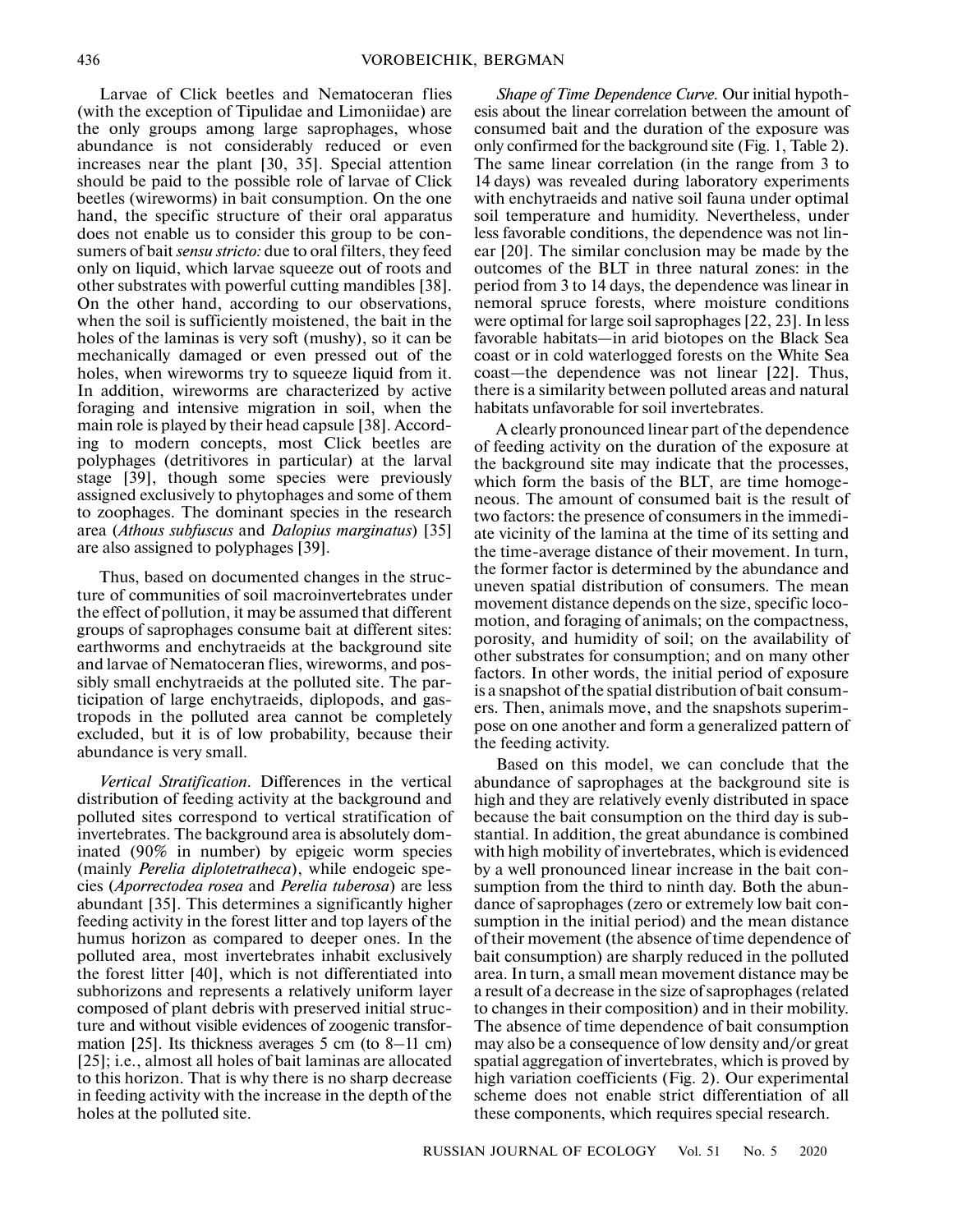The time dependence of bait consumption reaches the plateau after 12 days of exposure (Fig. 1), which may be a consequence not only of the depletion of the consumed substrate. The bait may also lose its attraction for invertebrates. The first cause is reasonable for the top 2-cm layer, because the bait consumption in it exceeds 80%. However, in the underlying layers, the consumption is significantly smaller. Since it is equal for these layers on the 15th and the 12th days, this indirectly testifies to the reasonability of the latter reason, but may be also the result of a large spatial heterogeneity of the bait consumption (Table 2). Special research is also needed to reveal the reasons, by which the time dependence curve reaches the plateau.

*Methodological Results.* The main methodological result of our research consists in the possibility to choose the optimal time period for the BLT. The maximal difference between polluted and background sites, i.e., the most pronounced effect of pollution on the feeding activity of saprophages, was found at a nine-day exposure period. Therefore, its duration in the experiments should be within the range of  $7-11$ days. Deviation from it in both sides rises the risk of a type II error in statistical hypotheses testing; i.e., it is possible to make an erroneous conclusion about the absence of the pollution effect on the feeding activity.

Another methodological aspect is related to the problem of whether the BLT outcomes could be transformed to the same unit, if the tests are performed with different exposure periods. This transformation is quite often performed, using linear interpolation. For example, the rate is given in %/7 days for a real duration from 7 to 10 days [41], in  $\frac{\cancel{0}}{\cancel{0}}$  days for the duration from 15 to 43 days [11], and in  $\frac{\frac{1}{2}}{28}$  days for the duration from 33 to 42 days [16]. The correctness of this transformation is completely determined by the factor of whether the real and interpolated time periods fall on the linear part of the time dependence. In our case, the interpolation is correct, first, only for the background area, and second, only in the range from 3 to 12 days. This means that if necessary, the values may be recalculated only for the background area (not for the polluted one), and only if the exposure period belongs to the linear part of the curve (not to the plateau).

# CONCLUSIONS

There is a great difference in the dependence of the portion of consumed bait on the duration of the exposure period between the background area characterized by a pronounced linear correlation and the polluted site, where the correlation is absent. This is related to difference not only in the abundance, but also in the species composition of soil saprophages.

Two important methodological conclusions may be made on the basis of our research. First, the duration of the exposure affects the statistical inference on differences between the background and polluted areas. The effect size is the most pronounced at the exposure period of nine days, so it is reasonable to choose the BLT duration within the range of 7–11 days. Deviations from this interval in both directions are undesirable. At longer duration, the bait consumption rate on the background area is underestimated. At a smaller period, the data are strongly affected by stochastic processes at polluted sites due to the low abundance of saprophages and their uneven spatial distribution. Second, the recalculation of the original values of feeding activity to transform them to the same unit should be performed with care: it is permissible to recalculate the background values to adjust them to the exposure period in a polluted area, but not vice versa.

It should be mentioned that the feeding activity of soil saprophages in our experiment was not limited by climatic factors, because the weather conditions were close to the climatic norm. In addition, the maximal abundance of soil macroinvertebrates usually occurs at the beginning of the growing season, just when the measurements were performed. Therefore, the conclusions were made for these conditions and should be verified for less optimal ones, such as dry or cold periods. It is also important to assess the reproducibility of the results in other types of plant communities and natural zones, in addition to the studied southern taiga spruce forests.

Our results concern a special case: polluted areas near a particular copper smelter. However, the effect on the functional activity of soil fauna in areas strongly polluted by heavy metals is similar to other negative types of anthropogenic impact. In any case, our work has shown the importance and prospects of the introduction of time parameter into the BLT: this enable us not only to avoid bias, but also to obtain additional information (for example, the length of the lag period, the slope of the regression line, and the time of reaching the plateau), which may be used for assessing soil health.

#### ACKNOWLEDGMENTS

We are grateful to V.S. Mikryukov, K.B. Gongalsky, and A.I. Ermakov for the discussion and comments of the manuscript. We remember with gratitude Andrei Dmitrievich Pokarzhevskii (1946–2006), who informed us about the perspectives and details of the bait-lamina test in the mid-2000s.

This work was performed according to the State Assignment of the Institute of Plant and Animal Ecology, Ural Branch of the Russian Academy of Sciences. The analysis of data and manuscript preparation were supported by the Russian Foundation for Basic Research, project no. 19-29- 05175.

## COMPLIANCE WITH ETHICAL STANDARDS

*Conflict of interests*. The authors declare that they have no conflicts of interest.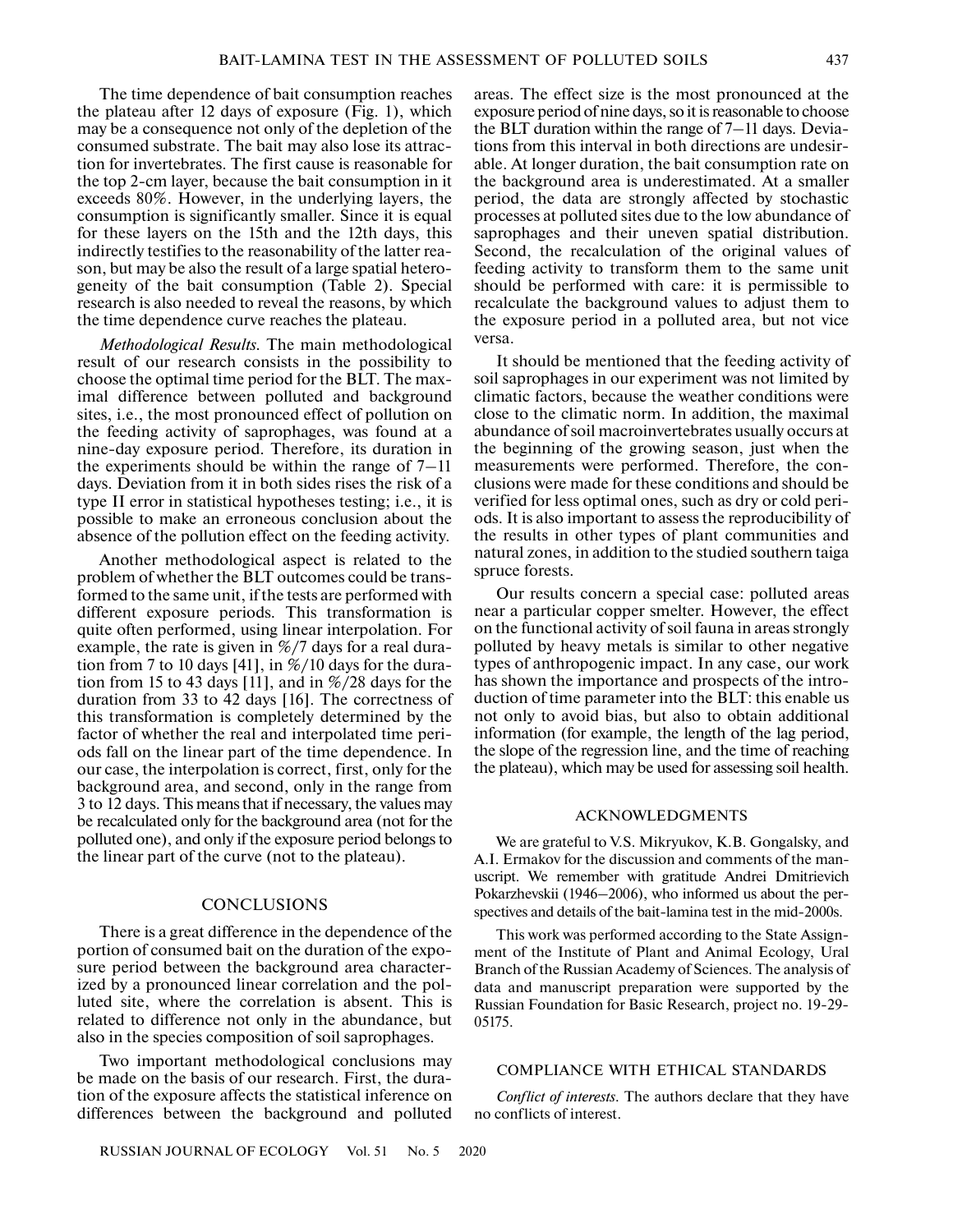#### REFERENCES

- 1. Von Törne, E., Assessing feeding activities of soil-living animals: 1. Bait-lamina tests, *Pedobiologia,* 1990, vol. 34, no. 2, pp. 89–101.
- 2. Firbank, L.G., Bertora, C., Blankman, D., et al., Towards the co-ordination of terrestrial ecosystem protocols across European research infrastructures, *Ecol. Evol.,* 2017, vol. 7, no. 11, pp. 3967–3975.
- 3. Griffiths, B.S., Römbke, J., Schmelz, R.M., et al., Selecting cost-effective and policy-relevant biological indicators for European monitoring of soil biodiversity and ecosystem function, *Ecol. Indic.,* 2016, vol. 69, pp. 213–223.
- 4. Ritz, K., Black, H.I.J., Campbell, C.D., et al., Selecting biological indicators for monitoring soils: A framework for balancing scientific and technical opinion to assist policy development, *Ecol. Indic.,* 2009, vol. 9, no. 6, pp. 1212–1221.
- 5. Boshoff, M., De Jonge, M., Dardenne, F., et al., The impact of metal pollution on soil faunal and microbial activity in two grassland ecosystems, *Environ. Res.,* 2014, vol. 134, pp. 169–180.
- 6. Filzek, P.D.B., Spurgeon, D.J., Broll, G., et al., Metal effects on soil invertebrate feeding: Measurements using the bait lamina method, *Ecotoxicology,* 2004, vol. 13, no. 8, pp. 807–816.
- 7. Niemeyer, J.C., Nogueira, M.A., Carvalho, G.M., et al., Functional and structural parameters to assess the ecological status of a metal contaminated area in the tropics, *Ecotoxicol. Environ. Saf.,* 2012, vol. 86, pp. 188–197.
- 8. Gongalsky, K.B., Filimonova, Zh.V., Pokarzhevskii, A.D., and Butovsky, R.O., Differences in responses of herpetobionts and geobionts to impact from the Kosogorsky Metallurgical Plant (Tula Region, Russia), *Russ. J. Ecol.,* 2007, vol. 38, no. 1, pp. 52–57.
- 9. *Method for Testing Effects of Soil Contaminants on the Feeding Activity of Soil Dwelling Organisms: Bait-Lamina Test, ISO 18311,* Geneva: International Organization for Standardization, 2016.
- 10. Thakur, M.P., Reich, P.B., Hobbie, S.E., et al., Reduced feeding activity of soil detritivores under warmer and drier conditions, *Nature Climate Change,* 2018, vol. 8, no. 1, pp. 75–78.
- 11. Helling, B., Pfeiff, G., and Larink, O., A comparison of feeding activity of collembolan and enchytraeid in laboratory studies using the bait-lamina test, *Appl. Soil Ecol.,* 1998, vol. 7, no. 3, pp. 207–212.
- 12. Eisenhauer, N., Wirsch, D., Cesarz, S., et al., Organic textile dye improves the visual assessment of the baitlamina test, *Appl. Soil Ecol.,* 2014, vol. 82, pp. 78–81.
- 13. André, A., Antunes, S.C., Gonçalves, F., et al., Baitlamina assay as a tool to assess the effects of metal contamination in the feeding activity of soil invertebrates within a uranium mine area, *Environ. Pollut.,* 2009, vol. 157, nos. 8–9, pp. 2368–2377.
- 14. Römbke, J., Höfert, H., Garcia, M.V.B., et al., Feeding activities of soil organisms at four different forest sites in Central Amazonia using the bait lamina method, *J. Trop. Ecol.,* 2006, vol. 22, no. 3, pp. 313–320.
- 15. Niklińska, M. and Klimek, B., Dynamics and stratification of soil biota activity along an altitudinal climatic

gradient in West Carpathians, *J. Biol. Res.,* 2011, vol. 16, pp. 177–187.

- 16. Rozen, A., Sobczyk, T., Liszka, K., et al., Soil faunal activity as measured by the bait-lamina test in monocultures of 14 tree species in the Siemianice commongarden experiment, Poland, *Appl. Soil Ecol.,* 2010, vol. 45, no. 3, pp. 160–167.
- 17. Niemeyer, J.C., de Santo, F.B., Guerra, N., et al., Do recommended doses of glyphosate-based herbicides affect soil invertebrates? Field and laboratory screening tests to risk assessment, *Chemosphere,* 2018, vol. 198, pp. 154–160.
- 18. Hamel, C., Schellenberg, M.P., Hanson, K., et al., Evaluation of the bait-lamina test to assess soil microfauna feeding activity in mixed grassland, *Appl. Soil Ecol.,* 2007, vol. 36, nos. 2–3, pp. 199–204.
- 19. Welsch, J., Songling, C., Buckley, H.L., et al., How many samples? Soil variability affects confidence in the use of common agroecosystem soil indicators, *Ecol. Indic.,* 2019, vol. 102, pp. 401–409.
- 20. Gongalsky, K.B., Persson, T., and Pokarzhevskii, A.D., Effects of soil temperature and moisture on the feeding activity of soil animals as determined by the bait-lamina test, *Appl. Soil Ecol.,* 2008, vol. 39, no. 1, pp. 84–90.
- 21. van Gestel, C.A.M., Kruidenier, M., and Berg, M.P., Suitability of wheat straw decomposition, cotton strip degradation and bait-lamina feeding tests to determine soil invertebrate activity, *Biol. Fertil. Soils,* 2003, vol. 37, no. 2, pp. 115–123.
- 22. Gongalsky, K.B., Pokarzhevskii, A.D., Filimonova, Z.V., and Savin, F.A., Stratification and dynamics of baitlamina perforation in three forest soils along a northsouth gradient in Russia, *Appl. Soil Ecol.,* 2004, vol. 25, no. 2, pp. 111–122.
- 23. Gongal'skii, K.B., Pokarzhevskii, A.D., Savin, F.A., and Filimonova, Zh.V., Spatial distribution of animals and variation in their trophic activity measured using the bait-lamina test in sod-podzolic soil under a spruce forest, *Russ. J. Ecol.,* 2003, vol. 34, no. 6, pp. 395–404.
- 24. Vorobeichik, E.L., Trubina, M.R., Khantemirova, E.V., and Bergman, I.E., Long-term dynamic of forest vegetation after reduction of copper smelter emissions, *Russ. J. Ecol.,* 2014, vol. 45, no. 6, pp. 498–507.
- 25. Korkina, I.N. and Vorobeichik, E.L., Humus index as an indicator of the topsoil response to the impacts of industrial pollution, *Appl. Soil Ecol.,* 2018, vol. 123, pp. 455–463.
- 26. Vorobeichik, E.L. and Kaigorodova, S.Yu., Long-term dynamics of heavy metals in the upper horizons of soils in the region of a copper smelter impacts during the period of reduced emission, *Euras. Soil Sci.,* 2017, vol. 50, no. 8, pp. 977–990.
- 27. Dulya, O.V., Bergman, I.E., Kukarskih, V.V., et al., Pollution-induced slowdown of coarse woody debris decomposition differs between two coniferous tree species, *Forest Ecol. Manag.,* 2019, vol. 448, pp. 312–320.
- 28. Mikryukov, V.S. and Dulya, O.V., Contamination-induced transformation of bacterial and fungal communities in spruce–fir and birch forest litter, *Appl. Soil Ecol.,* 2017, vol. 114, pp. 111–122.
- 29. Bergman, I.E. and Vorobeichik, E.L., Effect of copper smelter emissions on the accumulation and decompo-